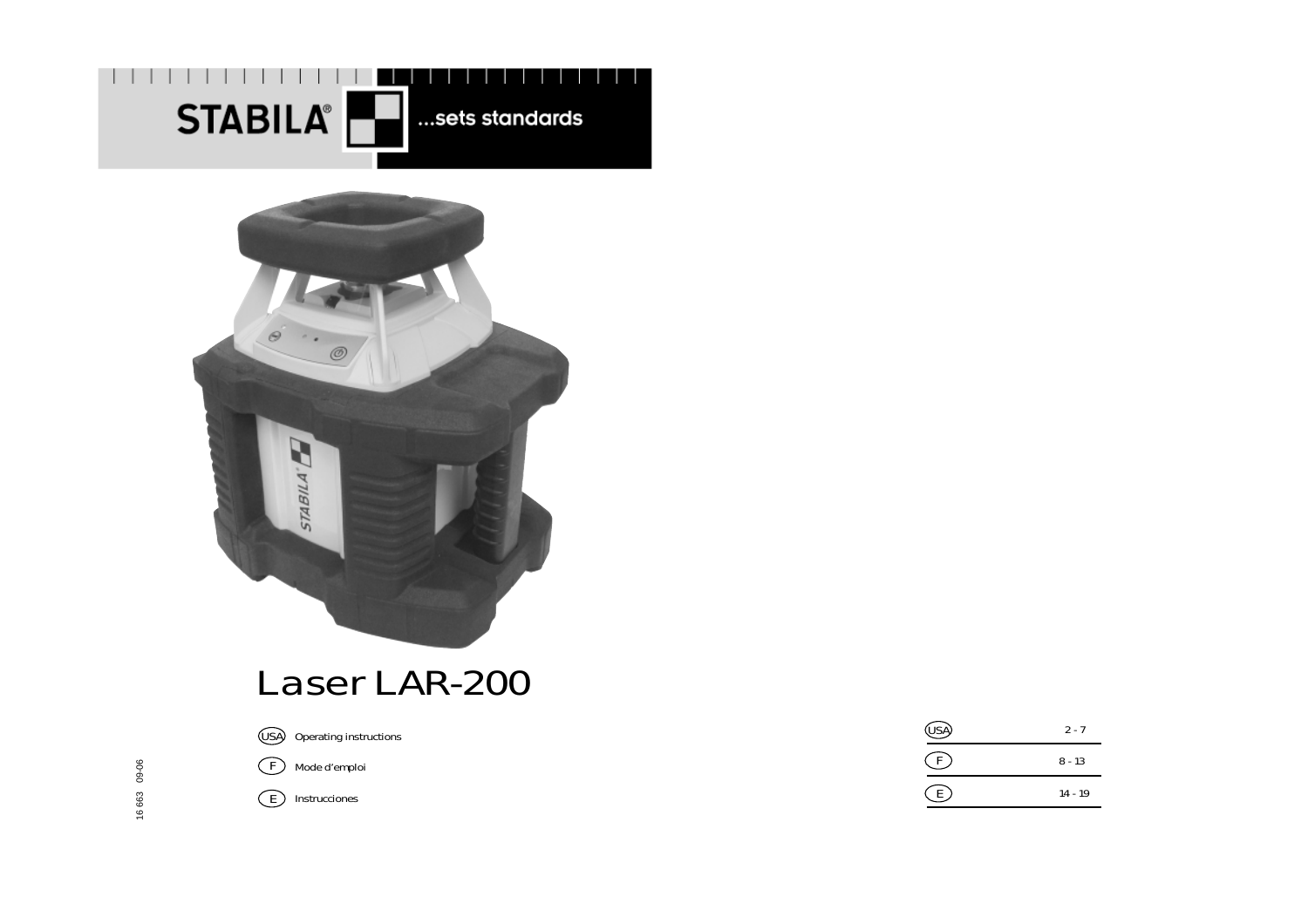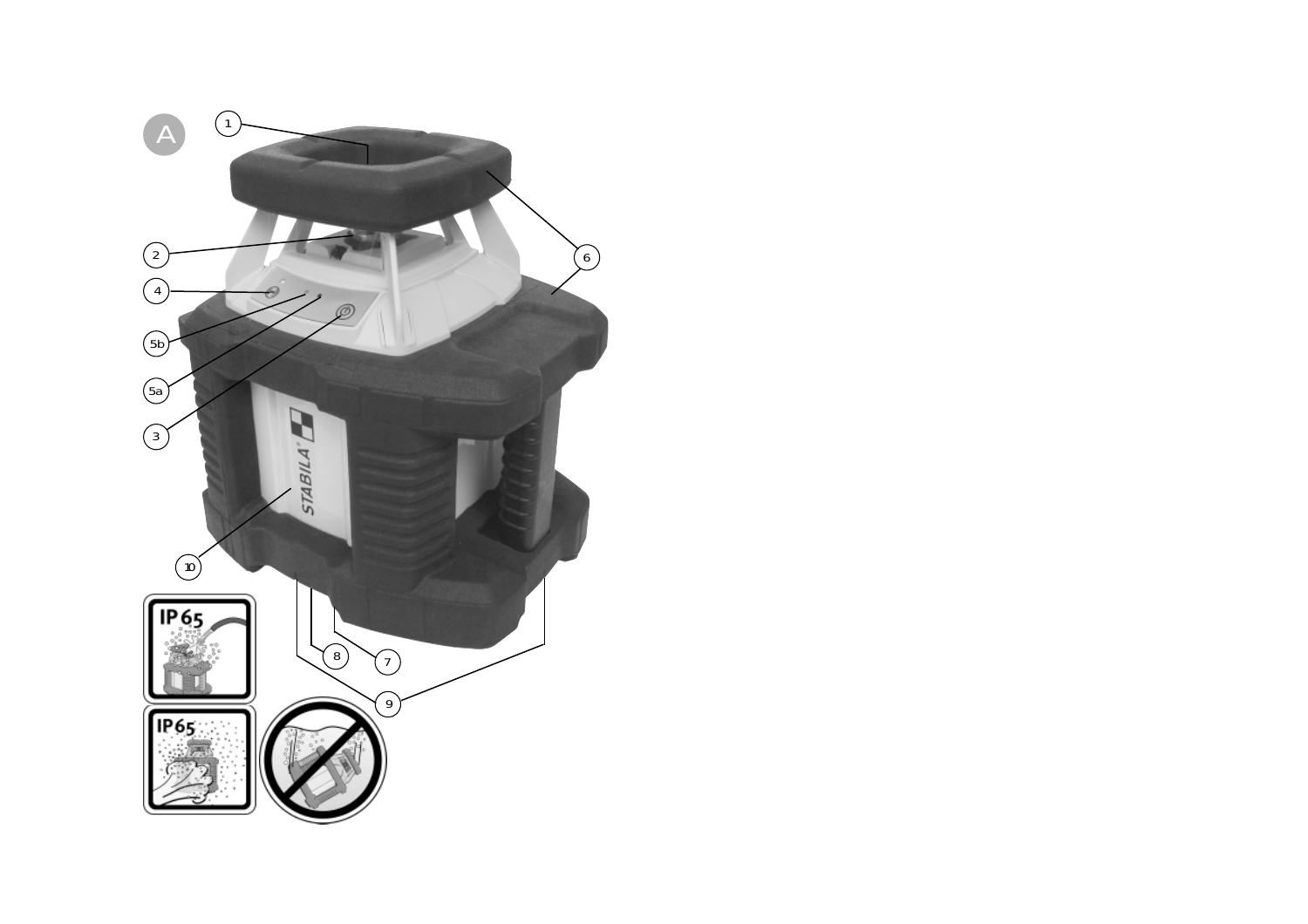### **Operating instructions**

**USA**

The STABILA LAR-200 is designed to be an easy to use exterior rotating laser. Its horizontal rotating and plumb point are self-leveling  $(±5°)$  and fully automatic. The LAR-200 has an operating range of 1000 ft ( 300m ) and includes a full function receiver for long distance and bright light applications.

ග)

 $\bigcirc$ 

1.800.869.7460 U.S. and Canada

#### **Main components** A

Splitter pentaprism SP:

- SP1: vertical beam emission aperture (1)
- SP2: rotation beam emission aperture (2)
- ON/OFF switch (3)
- (4) High alert/automatic level On/Off LEDs for displaying:
- (5a) Red LED: low battery or laser overheat
- (5b) Green LED: Operating mode ON or READY / OK
- Shock protection (6)
- Battery compartment cover (7)
- 5/8" thread for connection to tripod (8)
- 4 markings to create a plumb-line laser function (9)
- (10) Housing: designed for exterior use: dust and water protected.

Not submergeable ( IP65 )

#### **NB:**

**This is a class IIIa laser. Do not look directly into the laser beam !**

**Keep this product away from children !**

**The goggles available for these units are not safety goggles. They enable you to see the laser beam more clearly in bright light conditions.**



**MAXIMUM OUTPUT POWER**  $<$  5mW @ 633 nm - 670 nm **CLASS IIIa LASER PRODUCT.** 

### **Main applications:**

**Leveling**

Set the laser unit on a firm base or a tripod.

Tip: For the most accurate and efficient measuring it is best to set up rotating lasers towards the center of your work

Press the button (3), to turn on laser unit. The laser unit will level automatically. When the unit has self-leveled, the laser will rotate automatically. Depending on the surrounding light conditions, you can either use the laser beam directly in low light conditions ( always mark the center of the dot) or use the included receiver in bright conditions.

Please note that the center of laser dot is marked!

#### **Operating modes:**

**Using - Automatic leveling with high alert mode**

For protection, the rotating laser turns itself off completely when in this high alert mode!

The laser unit can be turned on by briefly pushing button (3). The laser will now level automatically. The green LED (5b) lights up and the LED (4) begins to flash. When the laser spins, it is now level. At this point the LED (4) will continue to flash for approximately 30 seconds giving the user time to position the laser unit in desired position. E.g. to adjust height or set on tripod, etc.. During this 30 second period, the laser unit will compensate for minor movements and re-level. After this 30 second period the LED (4) light will go out and the laser unit will switch to high alert mode .





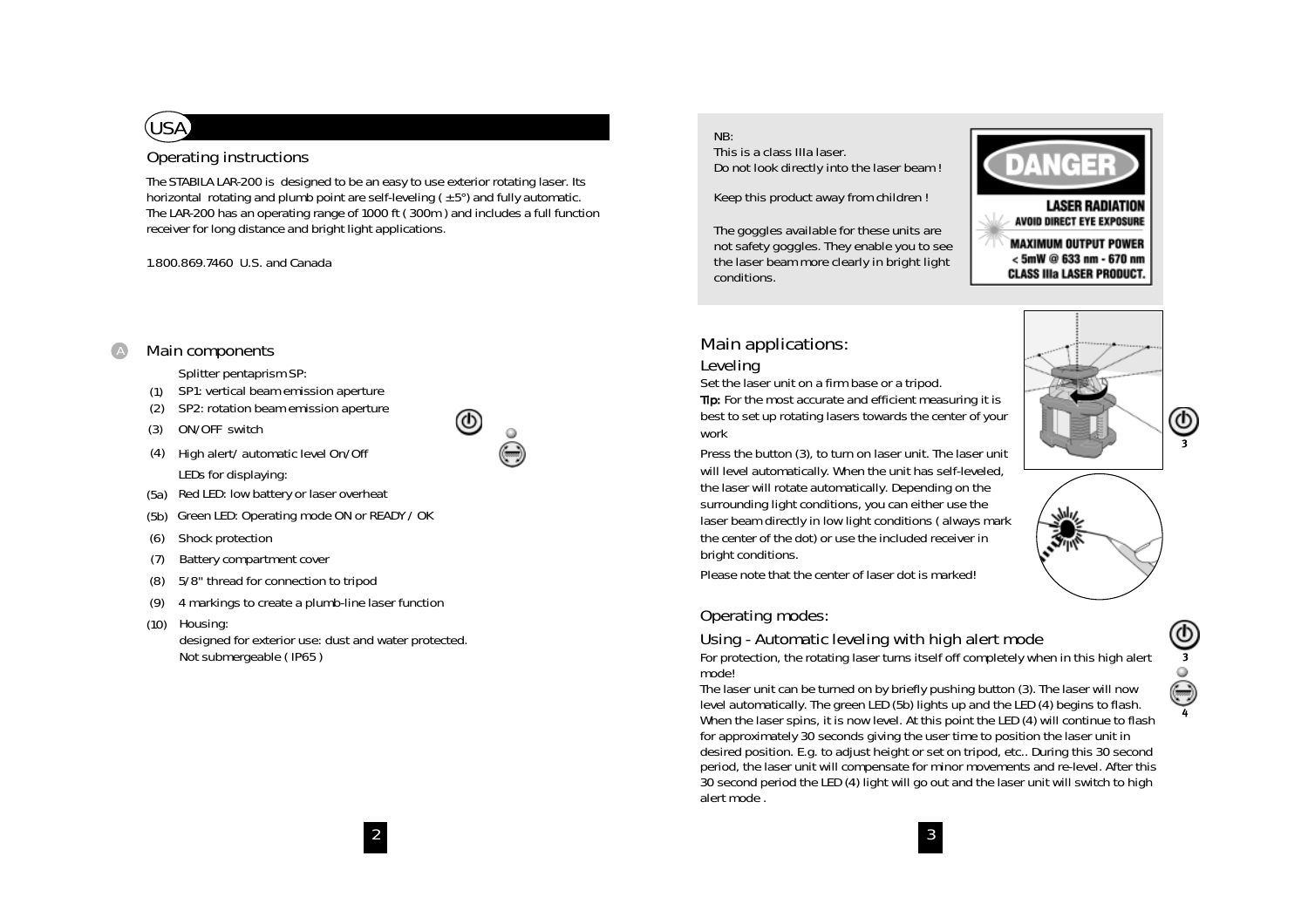#### **High alert mode**



**3**

**3**

**4**

Minor bumps or vibrations are automatically compensated for up to a certain threshold. If there is a bump or vibration beyond the set threshold, the high alert

will engage. When engaged, the rotation will stop and the laser will not re-level, the LED (4) flashes, alerting the user of a problem.

Note: with the high alert mode, bumps and vibrations that can cause misalignement of precise measurements will not go unnoticed.

To reset laser simply push button (3) to turn off laser, then push button (3) to turn the laser back on. After the laser has re-leveled, check and re-align laser to desired position.

#### **Automatic level with automatic re-leveled**

With many application conditions (e.g. on strong vibrations), it is useful for the rotating laser unit to automatically re-level itself constantly. After turning laser on with button (3), the laser can be put in automatic mode by pressing button (4).

Minor bumps and vibrations are compensated for. Large bumps and vibrations will cause the laser to stop rotating and re-level automatically. When the laser re-leveling is complete, the laser will rotate automatically.

#### **Use as a Plumb-line Laser**

The laser unit can be aligned on a cross hair layout on ground using the 4 marks (9) on the base to transfer a plumb point from the floor to the ceiling. The point where the cross hair layout intersects corresponds to the SP1 plumb dot.

A correct result can only be obtained in Automatic mode with the unit set on a level surface!

#### 1. Set up the rotation laser on a smooth, level surface or on a tripod 25 ft or 50 ft / 5m or 10m from a wall with the front facing the wall.

**Horizontal checking**

- 2. Switch the unit on (button 3) and wait for it to level automatically.
- 3. Mark the position of the visible laser dot on the wall Measurement 1 (Point 1). Because the diameter of the beam depends on the distance, you must always only use the center of the dot!
- 4. Turn the complete unit 90° without altering the height of the laser (i.e. the tripod must not be altered). Let the unit level automatically again.
- 5. Mark the position of the visible laser dot on the wall (Point 2).
- 6. Repeat steps 4 and 5 to obtain Points 3 and 4.
- 7. If the difference between the 4 control points is less than 1/16" at 25ft (1mm at 5m) distance and 1/8" at 50ft (2 mm at 10m) distance the permissible tolerance of  $\pm$  1/8" over 100ft ( $\pm$  0.1 mm/m) is being maintained. Points 1 and 3 on the unit's y-axis and points 2 and 4 on the unit's x-axis now correspond.

 $4 \overline{5}$ 

#### **Checking the calibration**

The LAR-200 rotation laser has been designed for building site use and leaves our factory perfectly calibrated. As with any precision instrument, however, its calibration must be regularly checked. The unit should be checked before starting any new tasks, particularly when the unit has been exposed to strong vibrations. After an impact, the unit should be checked throughout its whole self-levelling range.





**3**

Φ,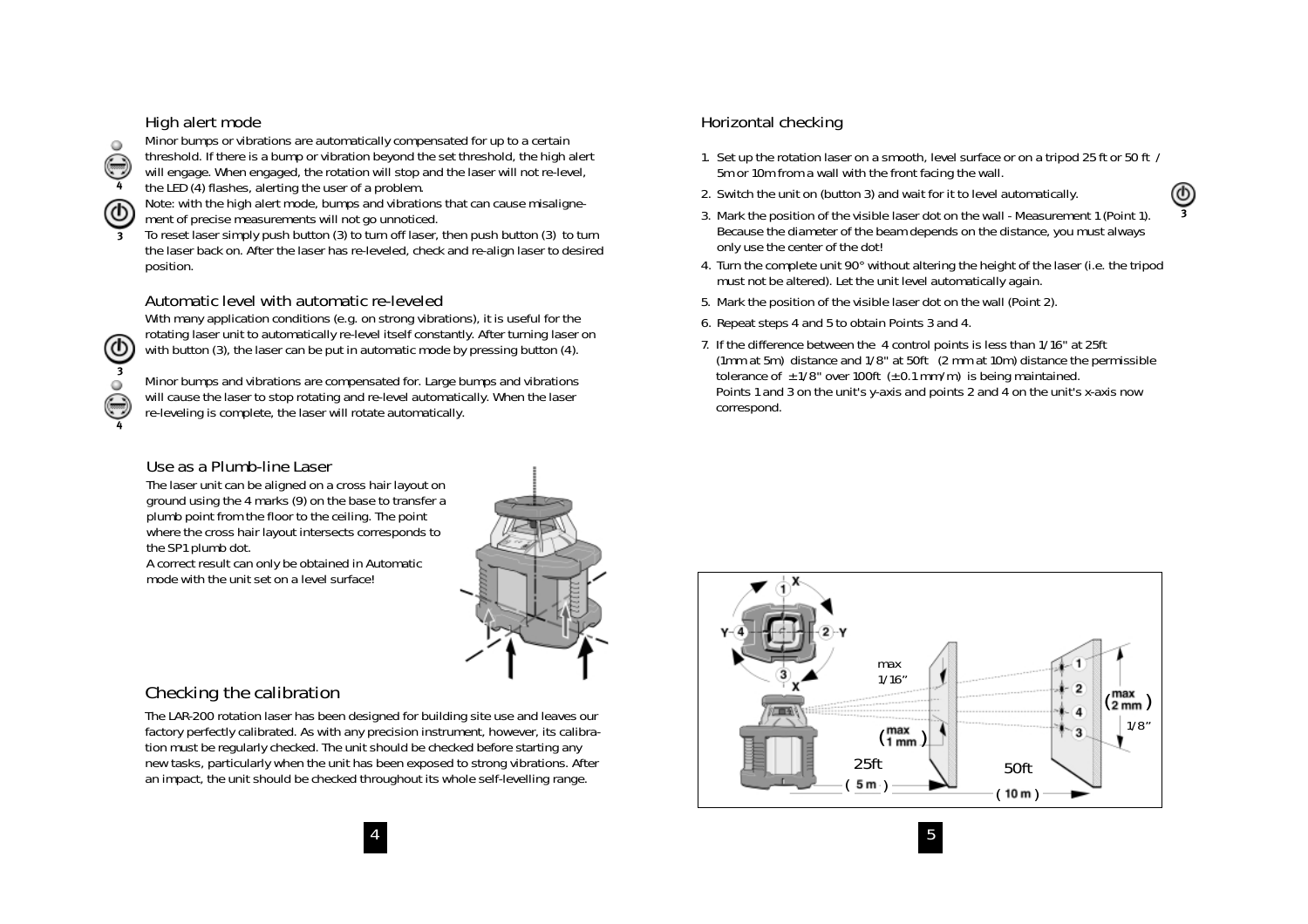#### **Replacing the batteries**

Unfasten the catch on the battery compartment cover: remove the cover and the batteries. Insert new batteries following the instructions in the battery compartment. Only use 1.5V mono cells (size D) ! Or use rechargeables.



**Tip:** Remove the batteries if the unit will not be used for a long period !

#### **Operating status display and error messages via the LEDs**

Illuminated green LED

Illuminated green LED  $+$ laser beam flashing

Flashing green LED + laser beam flashing

Illuminated red LED

Illuminated red LED + laser beam flashing

#### Flashing red LED

+ laser beam flashing

- -> laser in operation
- -> The laser levels itself automatically
- -> The unit is inclined too much
- + is outside the self-levelling range
- + the laser cannot level itself automatically
- -> laser in operation
- -> battery voltage very low
- -> battery replacement required imminently
- -> The laser levels itself automatically
- -> Battery voltage very low
- -> Battery replacement required imminently
- -> Battery voltage very low
- -> The unit is inclined too much
- + is outside the self-leveling range
- + the laser cannot level itself automatically

#### **Care and maintenance**

- Dirty lens glass on the beam emitter detracts from the quality of the beam. It should be cleaned with a soft cloth.
- Clean the laser unit with a damp cloth. Do not spray or immerse the unit! Do not use solvents or thinners!

The LAR-200 rotation laser must be handled carefully, in the same way as any precision optical instrument.

#### **Technical data**

| Laser type:                         | Red diode laser, wavelength 650 nm                                                                                      |
|-------------------------------------|-------------------------------------------------------------------------------------------------------------------------|
| Output:                             | <5 mW, Laser Class IIIa<br>This product complies with the applicable<br>requirements of 21CFR parts 1040.10 and 1040.11 |
| Self-leveling range:                | ca. $+5^{\circ}$                                                                                                        |
| Leveling accuracy:                  | $\pm$ 0.1 mm/m or $\pm$ 1/8" over 100 ft                                                                                |
| Batteries:                          | 2 x 1,5 V Mono cells Alkaline, Size D, LR20                                                                             |
| Operating life:                     | Approx. 120 hours                                                                                                       |
| Operating temperature range:        | $-10^{\circ}$ C to $+60^{\circ}$ C or 14°F to $+140^{\circ}$ F                                                          |
| Storage temperature range:          | $-20$ °C to $+70$ °C or $-4$ °F to $+158$ °F                                                                            |
| Subject to technical modifications. |                                                                                                                         |

#### **Guarantee terms and conditions**

Stabila provides a guarantee against deficiencies and faults in the assured characteristics because of material or manufacturing faults for a period of 24 months from date of purchase. Any faults will be eliminated at Stabila's own discretion either by repairing or replacing the unit. Stabila accepts no wider claims. No liability is accepted for any faults due to inappropriate treatment (e.g. damage

caused by the unit falling, operation with the wrong voltage or type of current, use of unsuitable current supply sources) or for any autonomous changes made to the unit by the purchaser or a third party.

Also no claims under guarantee are accepted for natural wear and tear or any small faults that do not significantly affect the unit's operation.

Any guarantee claims must be made via the dealer on the duly completed guarantee form (see last page) to be returned with the unit.

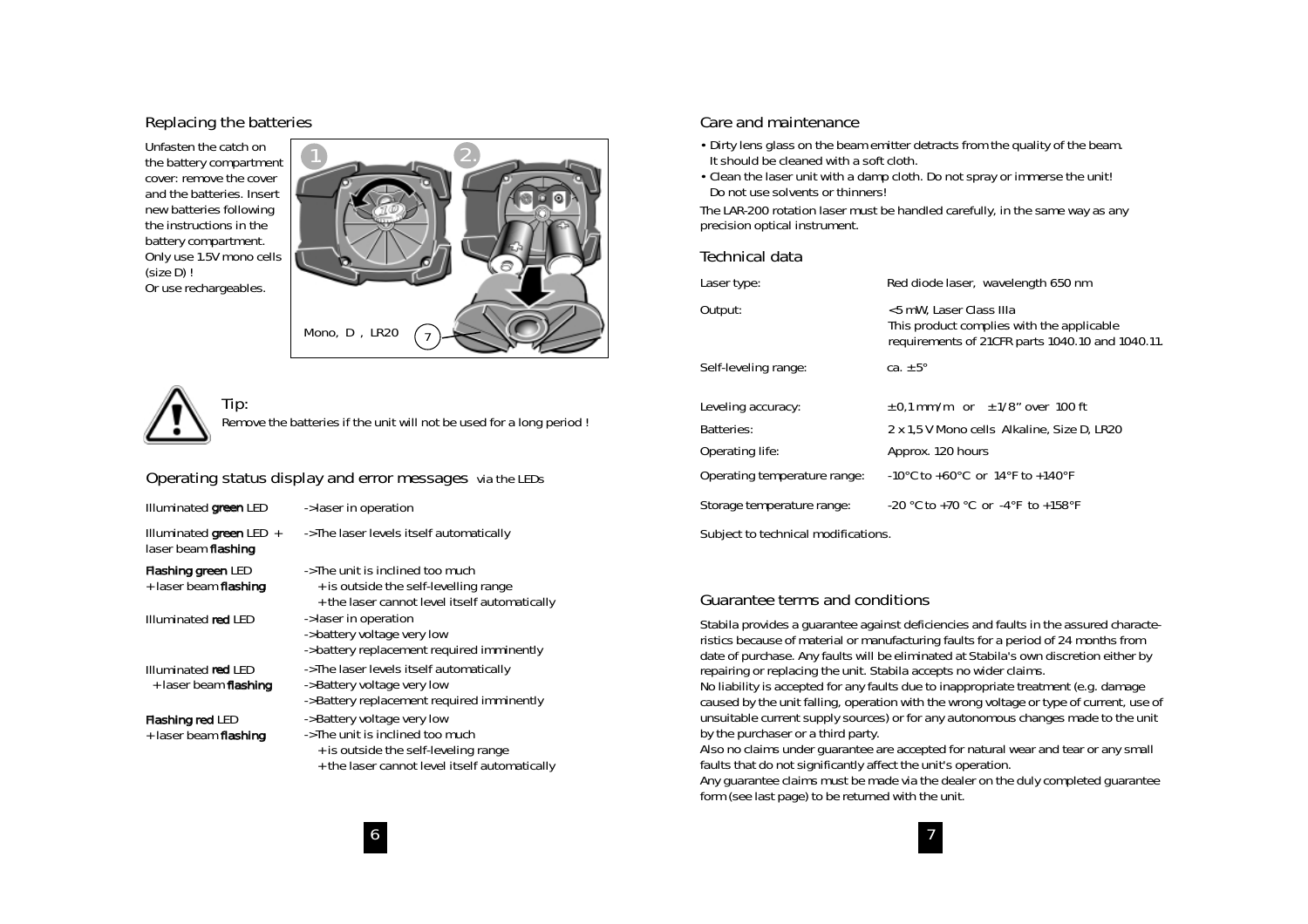# **F**

#### **Mode d'emploi**

Le laser rotatif LAR-200 de STABILA est un outil de nivellement horizontal et de prise d'aplomb facile à manier. Appareil étanche (IP65). Il est autonivelant dans une plage de ± 5°. A l'aide d'un récepteur, le rayon laser peut être reçu jusqu'à une distance d'environ 500 ft / 150 m, même s'il <sup>n</sup>'est plus visible à l'œil nu.

Nous tenons à vous expliquer l'utilisation et le mode de fonctionnement de l'appareil laser de manière claire et compréhensible. Toutefois, si vous avez malgré tout encore des questions, veuillez nous appeler au numéro de téléphone suivant :

@

#### 1.800.869.7460 U.S. and Canada

#### **Eléments de l'appareil** A

#### Prisme penta séparateur SP

- SP1: passage du rayon vertical (1)
- SP2: passage du rayon rotatif (2)
- Commutateur : marche / arrêt (3)
- (4) Sélecteur : mise au point permanente marche / arrêt DEL d'affichage :
- (5a) DEL rouge : tension des piles et échauffement
- DEL verte : fonction MARCHE ou PRET /OK (5b)
- Protection contre les chocs (6)
- Couvercle du boîtier piles (7)
- Filetage 5/8" pour le raccordement du trépied (8)
- (9) 4 repères pour la fonction laser vertical
- (10) Appareil étanche aux jets d'eau et aux poussières selon la norme IP 65. Ne plongez pas le laser dans un liquide !

#### **Remarque :**

**Ceci est un laser classe IIIa . Il faut éviter dans le rayon laser.**

**Ne laissez pas l'appareil à la portée des enfants !**

**Les lunettes disponibles pour ces instruments laser ne sont pas des lunettes de protection. Elles sont destinées à améliorer la visibilité du rayon laser.**



### **Principales applications :**

#### **Nivellement**

Poser l'appareil sur un support fixe ou sur un trépied. **Remarque:** Il est utile de monter le laser rotatif approximativement à la même distance par rapport aux points de mesure ultérieurs.

La mise en marche du laser rotatif <sup>s</sup>'effectue en appuyant sur la touche (3). Il démarre par un nivellement automatique. Lorsque le nivellement est terminé, le laser commence sa rotation. En fonction de la luminosité ambiante, il est possible d'utiliser directement le rayon laser visible pour le marquage ou d'intercepter le rayon laser par le récepteur.

Veillez à ce que le milieu du point laser soit toujours marqué !

### **Modes de fonctionnement:**

#### **Mise en service**

**- fonctionnement automatique avec fonction inclinaison** Pour des raisons de sécurité, le laser rotatif commute toujours dans ce mode de fonctionnement après la mise en service !

En appuyant brièvement sur la touche (3), l'appareil se met en service. Le nivellement automatique démarre immédiatement. La DEL verte (5b) s'allume, la DEL (4) clignote. Le prisme penta séparateur commence sa rotation, le rayon laser s'allume. Après le nivellement automatique, il reste environ 30 secondes pour placer l'instrument laser dans la position souhaitée, par exemple pour le glisser en hauteur, pour l'installer sur un trépied, etc.

Pendant ce temps des écarts minimes par rapport à l'horizontale sont ajustés. Ensuite, le laser commute en fonctionnement automatique surveillé, la DEL (4) s'éteint.





**4**

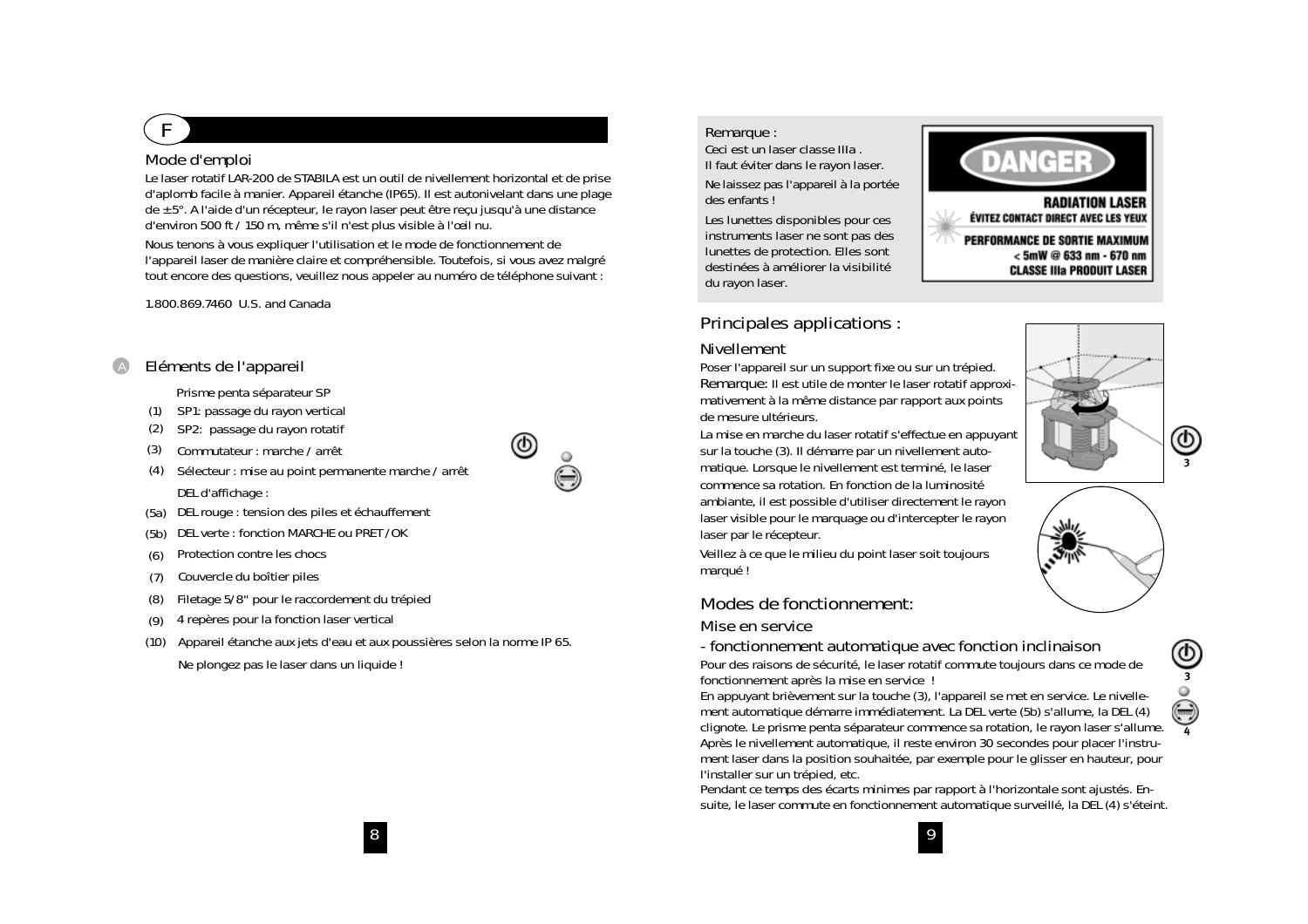#### **Fonction d'inclinaison:**

**3**

**4**

 $\circ$ 

**3**

 $\circ$ 

**4**

De faibles secousses / vibrations sont compensées automatiquement jusqu'à une certaine valeur limite. Si ces influences perturbatrices sont plus importantes, la fonction d'inclinaison se met en marche. La rotation s'arrête. Le rayon laser s'éteint et la DEL (4) clignote. Le laser doit être arrêté par la touche (3) et à nouveau remis en marche.

Ainsi, des influences perturbatrices pouvant entraîner le déréglage de l'alignement

et du réglage précis du rayon laser ne passent pas inaperçues. La fonction inclinaison demande, en cas d'influences perturbatrices, un contrôle ou un nouveau réglage du laser à la position souhaitée.

**Fonctionnement automatique avec nivellement ultérieur**

Sous certaines conditions de travail (par ex. fortes vibrations du support) il est utile que le laser rotatif effectue régulièrement un nivellement automatique en cas d'écarts. Après la mise en marche avec la touche (3), commuter dans ce mode de fonctionnement en appuyant sur la touche (4). La DEL (4) affiche ce mode de fonctionnement par une lumière continue.

De faibles écarts par rapport à l'horizontale (dus à de faibles secousses) sont ajustés automatiquement. Si ces influences perturbatrices sont plus fortes, la rotation s'arrête, le rayon laser clignote et l'appareil recommence son nivellement. Lorsque le nivellement est terminé, le prisme penta séparateur commence à nouveau à tourner.

**Fonctionnement en tant que laser vertical** Pour reporter une ligne verticale du sol au plafond, le laser peut être aligné avec les 4 repères (9) sur l'élément support précisément sur une croix de marquage. Le point d'intersection de la croix de marquage correspond à la sortie laser verticale SP1. Un résultat juste est uniquement possible en fonctionnement automatique sur une surface plane !

#### **Contrôle du calibrage**

Le laser rotatif LAR-200 est conçu pour une utilisation sur les chantiers et a quitté notre maison dans un état parfaitement mis au point. Toutefois, comme c'est le cas de tous les instruments de précision, le calibrage doit être contrôlé à intervalles réguliers. Vérifiez l'appareil avant de débuter le travail, plus particulièrement lorsqu'il était soumis à de fortes secousses.

### **Contrôle horizontal**

- 1. Placer le laser rotatif à une distance de 25ft ou 50ft (5 ou 10 m) d'un mur sur une surface lisse et plane ou le monter sur un trépied, la face avant en direction du mur.
- 2. Mettre en marche le laser (touche 3) et attendre jusqu'à ce que l'appareil ait effectué le nivellement automatique.
- 3. Marquer le centre du point laser visible sur le mur mesure 1 (point 1). Le diamètre du rayon changeant en fonction de la distance, il faut toujours marquer le centre du point laser !
- 4. Tourner l'ensemble du laser de 90°, sans modifier la hauteur du laser (c.-à-d. qu'il ne faut pas changer la position du trépied). Attendre à nouveau le nivellement automatique de l'appareil .
- 5. Marquer le centre du point laser visible sur le mur (point 2).
- 6. Répéter deux fois les étapes 4 et 5 pour obtenir les points 3 et 4.
- 7. Si la différence entre les 4 points de contrôle est inférieure à 1/16" (1 mm) sur une distance de 25ft (5m) et à 1/8" (2 mm) sur une distance de 50ft (10m), les marquages respectent la tolérance admissible de  $1/8$ " sur  $100$ ft ( $\pm$  0,1 mm/m). Les points 1 et 3 correspondent à l'axe y de l'appareil et les points 2 et 4 à l'axe x de l'appareil.



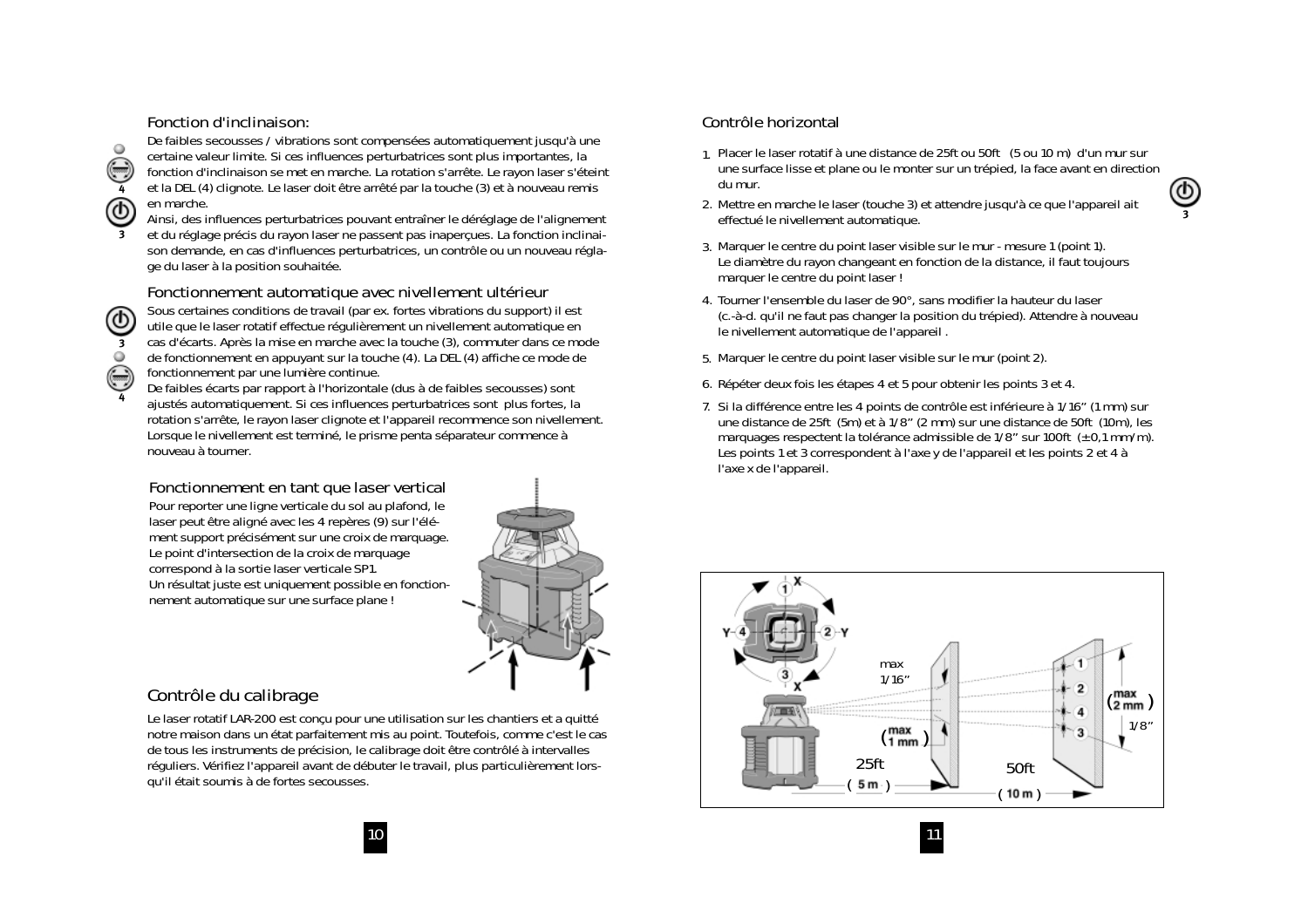#### **Remplacement des piles**

Faire glisser le boîtier du laser vers le haut (-> réqlage vertical intégré), ouvrir la fermeture du porte-piles (7), retirer le couvercle et sortir les piles. Positionnez les nouvelles piles comme indiqué dans le portepiles. Utilisez uniquement des piles rondes 1,5 V mono (taille D)





**Remarque:** En cas de non utilisation prolongée, retirer les piles !

**Indication de l'état de fonctionnement et messages d'erreur à l'aide de diodes électroluminescentes**

| DEL allumée en vert                       | -> le laser est en marche                                                                                                                                                                     |
|-------------------------------------------|-----------------------------------------------------------------------------------------------------------------------------------------------------------------------------------------------|
| DEL allumée en vert<br>+ laser clignote   | -> Nivelage autonome du laser                                                                                                                                                                 |
| DEL clignote en vert<br>+ laser clignote  | -> L'appareil est trop incliné<br>+ est en dehors de la zone de nivelage autonome<br>+ le laser ne peut plus effectuer le nivelage automatique                                                |
| DEL allumée en rouge                      | -> le laser est en marche<br>-> La tension des piles a fortement diminué<br>-> Les piles devront bientôt être changées                                                                        |
| DEL allumée en rouge<br>+ laser clignote  | -> Nivelage autonome du laser<br>-> La tension des piles a fortement diminué<br>-> Les piles devront bientôt être changées                                                                    |
| DEL clignote en rouge<br>+ laser clignote | -> La tension des piles a fortement diminué<br>-> L'appareil est trop incliné<br>+ est en dehors de la zone de nivelage autonome<br>+ le laser ne peut plus effectuer le nivelage automatique |

#### **Nettoyage et entretien**

- Des vitrages de passage souillés influent négativement sur la qualité du rayon laser. Nettoyez-les au moyen d'un chiffon doux
- Nettoyez l'appareil avec un chiffon humide. Ne le nettoyez jamais au jet d'eau ou par immersion ! N'utilisez jamais de solvants ou de diluants !

Les lasers rotatifs LAR-200 doivent être manipulés avec grand soin, comme tous les instruments optiques de précision.

#### **Caractéristiques techniques**

| Type de laser:                | Laser à diode rouge, longueur d'onde 650 nm                                                                |
|-------------------------------|------------------------------------------------------------------------------------------------------------|
| Performance de sortie:        | <1 mW, classe de laser 2<br>conformément à la norme EN 60825-1:03-10                                       |
| Zone de nivellement autonome: | environ $\pm$ 5°                                                                                           |
| Précision de nivellement:     | $\pm$ 0.1 mm/m ou $\pm$ 1/8" sur 100ft                                                                     |
| Piles:                        | 2 x 1.5 V piles rondes mono alkaline, taille D, LR20                                                       |
| Autonomie:                    | environ 120 heures                                                                                         |
|                               | Plage de température de service: $-10^{\circ}$ C à +60 $^{\circ}$ C ou $14^{\circ}$ F to +140 $^{\circ}$ F |

Plage de température de service: Plage de température de stockage: -20 °C à +70 °C ou -4°F to +158°F

Sous réserve de modifications techniques.

#### **Conditions de garantie**

STABILA prend en charge la garantie pour des défauts ou l'absence de caractéristiques techniques de l'appareil dus à des vices de fabrication ou aux matériaux utilisés pour une durée de 24 mois à compter de la date d'achat. La réparation des défauts sera effectuée par l'amélioration de l'appareil ou le remplacement selon notre propre appréciation. STABILA ne prend pas en compte d'autres revendications. Cette garantie exclut les vices dus à une manipulation non appropriée (p. ex. chute de l'appareil, fonctionnement avec une mauvaise tension électrique ou un type de courant inadapté, utilisation de sources de courant inadéquates) et les modifications réalisées sur l'appareil par l'acheteur ou par des tiers. L'appareil <sup>n</sup>'est pas garanti contre l'usure normale et les défauts moindres qui n'entravent pas considérablement le fonctionnement de l'appareil. Pour toute demande de droit de garantie, veuillez remplir le bon de garantie (voir dernière page) et le renvoyer avec l'appareil à votre concessionnaire.

12  $\,$  13  $\,$  13  $\,$  13  $\,$  13  $\,$  13  $\,$  13  $\,$  13  $\,$  13  $\,$  13  $\,$  13  $\,$  13  $\,$  13  $\,$  13  $\,$  13  $\,$  13  $\,$  13  $\,$  13  $\,$  13  $\,$  13  $\,$  13  $\,$  13  $\,$  13  $\,$  13  $\,$  13  $\,$  13  $\,$  13  $\,$  13  $\$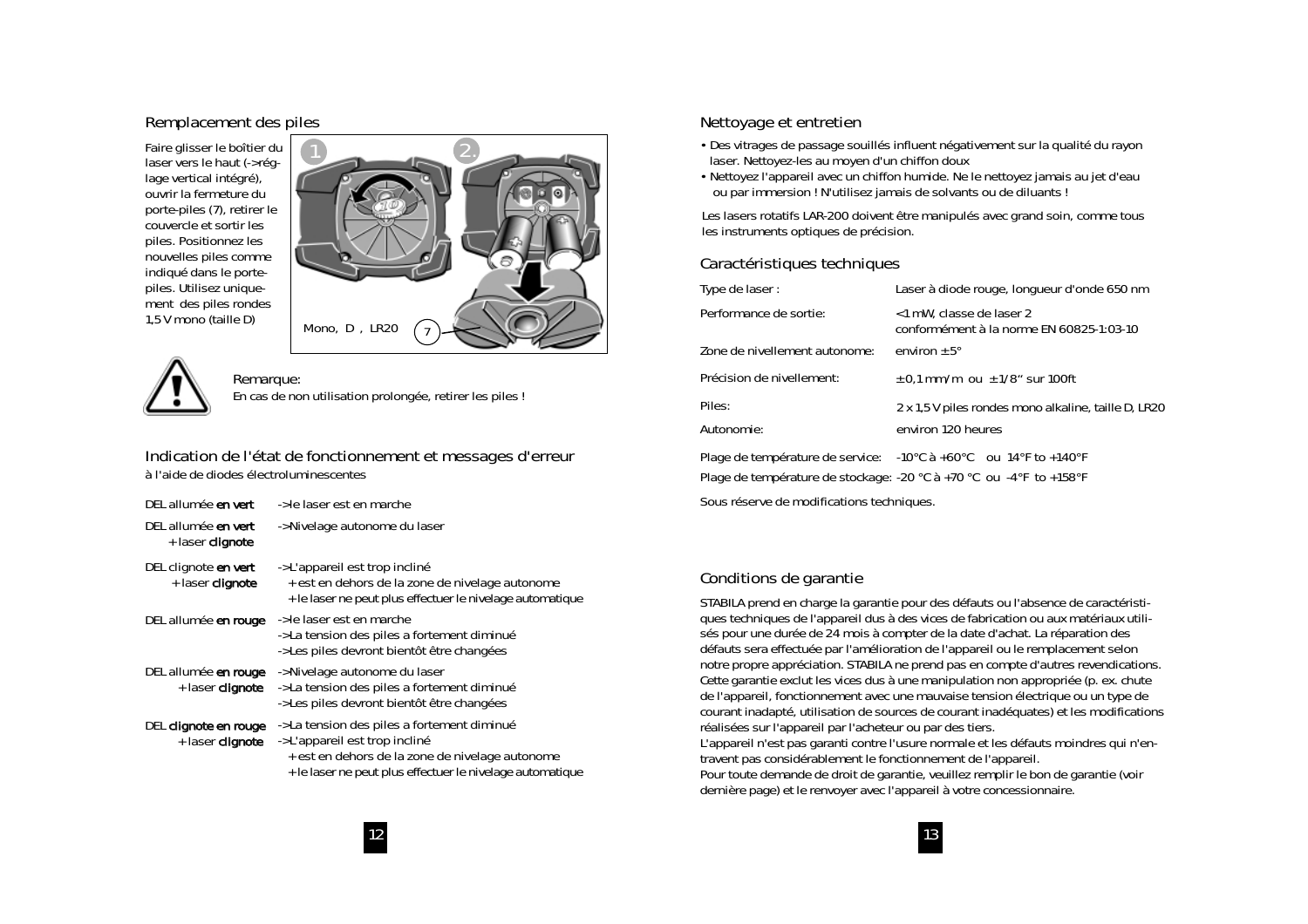#### **Instrucciones**

**E**

El LAR-200 de STABILA es un roto-láser de sencillo manejo para nivelaciones horizontales, incluida la plomada con una carcosa protegida frente al aqua (IP65) . Es autonivelante en un rango de ± 5°. El rayo láser, con la ayuda de un receptor, tiene un alcance de aprox. 500 ft/150 m, aunque ya no se pueda percibir con la vista.

Nos hemos esforzado en explicar el manejo y funcionamiento del aparato lo más claramente posible. No obstante, si quedara alguna duda por aclarar, tiene usted a disposición el siguiente teléfono de información:

จ

1.800.869.7460 U.S. and Canada

#### **Partes del aparato** A

Prisma separador SP

- SP1: apertura de salida para el rayo de plomada (1)
- SP2: apertura de salida para el rayo de rotación (2)
- Tecla: ON/OFF (3)
- (4) Selector: reajuste permanente ON/OFF Pilotos luminosos indicadores:



- Piloto verde: función de servicio ON o LISTO/ CORRECTO (5b)
- Revestimiento protector (6)
- Tapa del compartimento de las pilas (7)
- Rosca para trípode 5/8" (8)
- (9) 4 marcas para la función de plomada
- Carcosa protegida frente al aqua y polvo conforme a la norma IP65 (10) No sumerja el láser !

#### **Nota:**

**Se trata de un aparato láser de la clase IIIa . No se debe mirar directamente al rayo láser.**

**¡Manténgase fuera del alcance de los niños!**

**Las gafas de visión láser de estos aparatos láser no son gafas de protección. Sirven para ver mejor la luz del láser.**

# **PELIGRO**

RADIACIÓN LÁSER **EVITAR LA EXPOSICION DIRECTA A LOS OJOS** 

> POTENCIA DE SALIDA MAXIMA <5mW @ 633 nm - 670 nm **CLASE IIIa LÁSER PRODUCT**

### **Principales funciones:**

#### **Nivelado**

Colocar el aparato sobre una base firme o en un trípode. Nota: es conveniente colocar el roto-láser más o menos a la misma distancia que los puntos que se van a nivelar posteriormente.

El roto-láser se enciende pulsando la tecla (3). Comienza el nivelado automático. Cuando termina el nivelado, el láser comienza a rotar. Dependiendo de la claridad del entorno el rayo láser visible se puede utilizar directamente para trazar marcas o el rayo láser se puede captar con el receptor.

¡Preste atención a marcar siempre el centro del punto láser!

#### **Modos de servicio:**

(4) se apaga.

**Puesta en marcha - Servicio automático con función de inclinación** ¡Por motivos de seguridad al encender el roto-láser siempre se conecta primero en este modo de servicio!

Pulsando brevemente la tecla (3) se enciende el aparato. Inmediatamente comienza el nivelado automático. El piloto verde (5b) se ilumina, el piloto (4) parpadea. El prisma separador comienza a rotar, el rayo láser se ilumina. Después del nivelado automático quedan aprox. 30 segundos para colocar el aparato láser en la posición deseada, p.ej. para ajustar la altura, colocarlo en un trípode, etc. Durante este tiempo se ajustan las pequeñas desviaciones con la horizontal. Después, el aparato láser se conecta en el modo automático controlado, el piloto



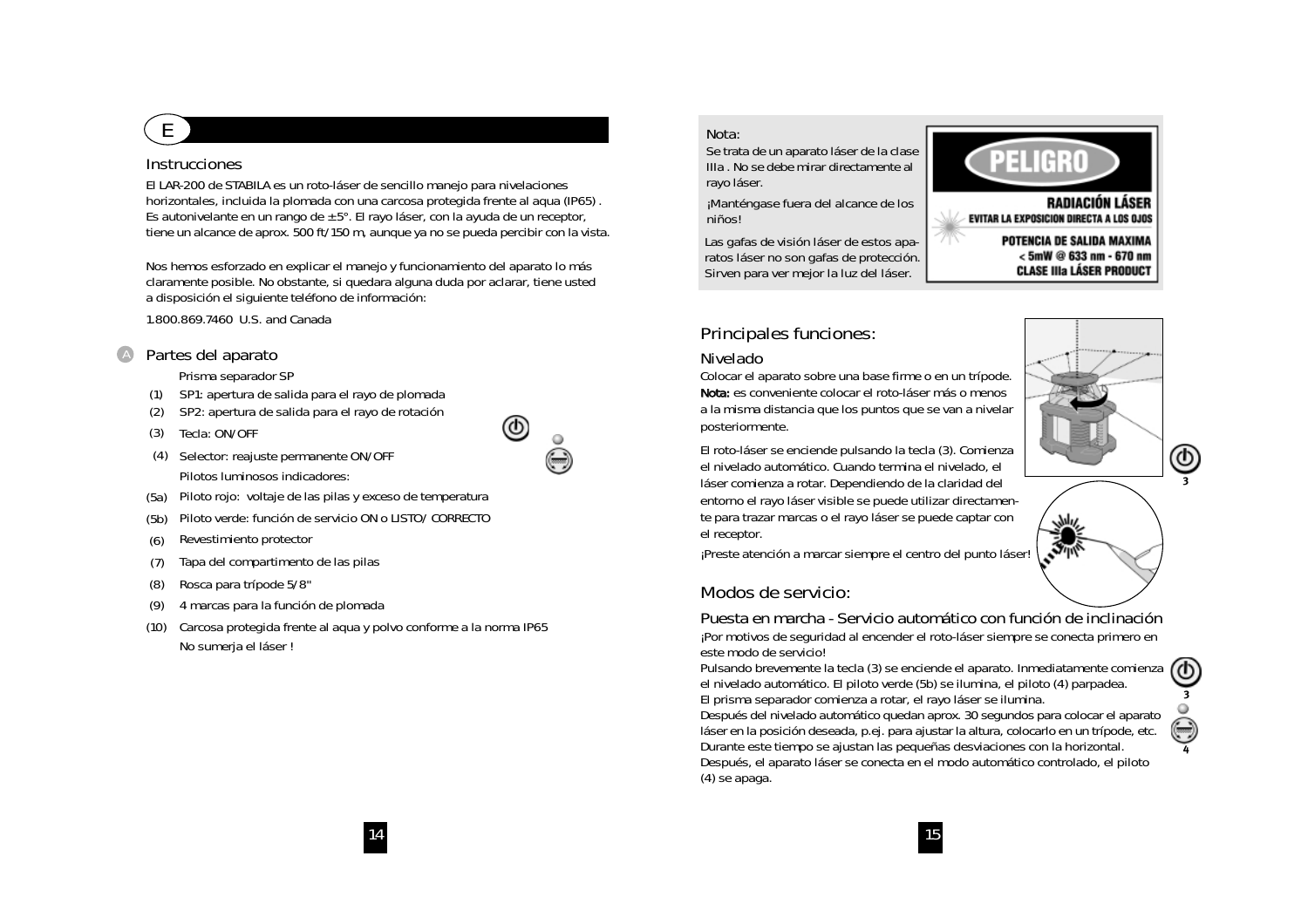#### **Función de inclinación:**

Los pequeños movimientos / vibraciones se compensan automáticamente sólo hasta un determinado punto. Si estos movimientos son mayores, entonces se activa la función de inclinación. La rotación se para. El rayo láser se apaga, el piloto (4) parpadea. El aparato láser se debe apagar con la tecla (3) y se debe volver a encender de nuevo.

De este modo, los movimientos que pueden influir a la hora de ajustar y colocar

**3** exactamente el rayo láser no pasan desapercibidos. La función de inclinación exige,  $\frac{3}{2}$  Marcar en la pared el centro del punto visible del láser - medición 1 (punto 1) en caso de movimientos mayores, una comprobación o un nuevo ajuste del láser en la posición deseada.

#### **Modo automático con nivelado posterior**

**3 4**

**4**

 $\circ$ 

Con algunas condiciones de trabajo (p.ej. grandes vibraciones de la base) tiene sentido que el roto-láser se nivele automáticamente cada vez que haya desviaciones. Después de encenderlo con la tecla (3), pulsando la tecla (4) se cambia a este modo de servicio. El piloto (4) muestra este modo de servicio con una luz continua. Las pequeñas desviaciones con la horizontal (provocadas por pequeños movimientos) se ajustan automáticamente. Si los movimientos son mayores, la rotación se

para, el rayo láser parpadea y el aparato láser se ajusta de nuevo. Cuando finaliza el nivelado el prisma separador comienza a rotar de nuevo.

#### **Modo de láser de plomada**

Para trasladar una plomada desde el suelo hasta el techo, el aparato láser se puede orientar exactamente hacia una cruz con las 4 marcas (9) del soporte. El punto de intersección de la cruz marcada corresponde a la salida vertical del láser SP1. ¡En el modo automático sólo se puede conseguir un

resultado correcto sobre una superficie plana!

### **Comprobación del calibrado**

El roto-láser LAR-200 está pensado para ser empleado en las obra y ha salido de nuestra fábrica perfectamente ajustado. No obstante, como en cualquier aparato de precisión, su calibrado se debe comprobar regularmente. Antes de comenzar cualquier trabajo nuevo, especialmente cuando el aparato ha sufrido fuertes agitaciones, se debe realizar una comprobación.

#### **Control horizontal**

- 1. Colocar el roto-láser a una distancia de 25 ft ó 50ft (5 ó 10 m) de una pared sobre una superficie plana lisa o montarlo sobre un trípode con la parte delantera orientada hacia la pared.
- 2. Encender el aparato láser (tecla 3) y esperar a que el aparato se haya nivelado automáticamente.



- 3. Marcar en la pared el centro del punto visible del láser medición 1 (punto 1). Como el diámetro del rayo depende de la distancia siempre se debe marcar el centro del punto del láser.
- 4. Girar 90° todo el aparato láser sin variar la altura del láser (es decir, el trípode no se debe cambiar). Dejar que se nivele automáticamente el aparato de nuevo.
- 5. Marcar en la pared el centro del punto visible del láser (punto 2).
- 6. Repetir dos veces los pasos 4 y 5 para obtener los puntos 3 y 4.
- 7. Si las diferencias de los 4 puntos de control son menores que 1/16" (1 mm) a una distancia de 25ft (5 m) o menores que 1/8" (2 mm) a una distancia de 50ft (10 m), quiere decir que se ha mantenido la tolerancia permitida de ± 1/8" sobre 100ft (± 0,1 mm/m) . Los puntos 1 y 3 corresponden al eje y del aparato y los puntos 2 y 4 al eje x del aparato.

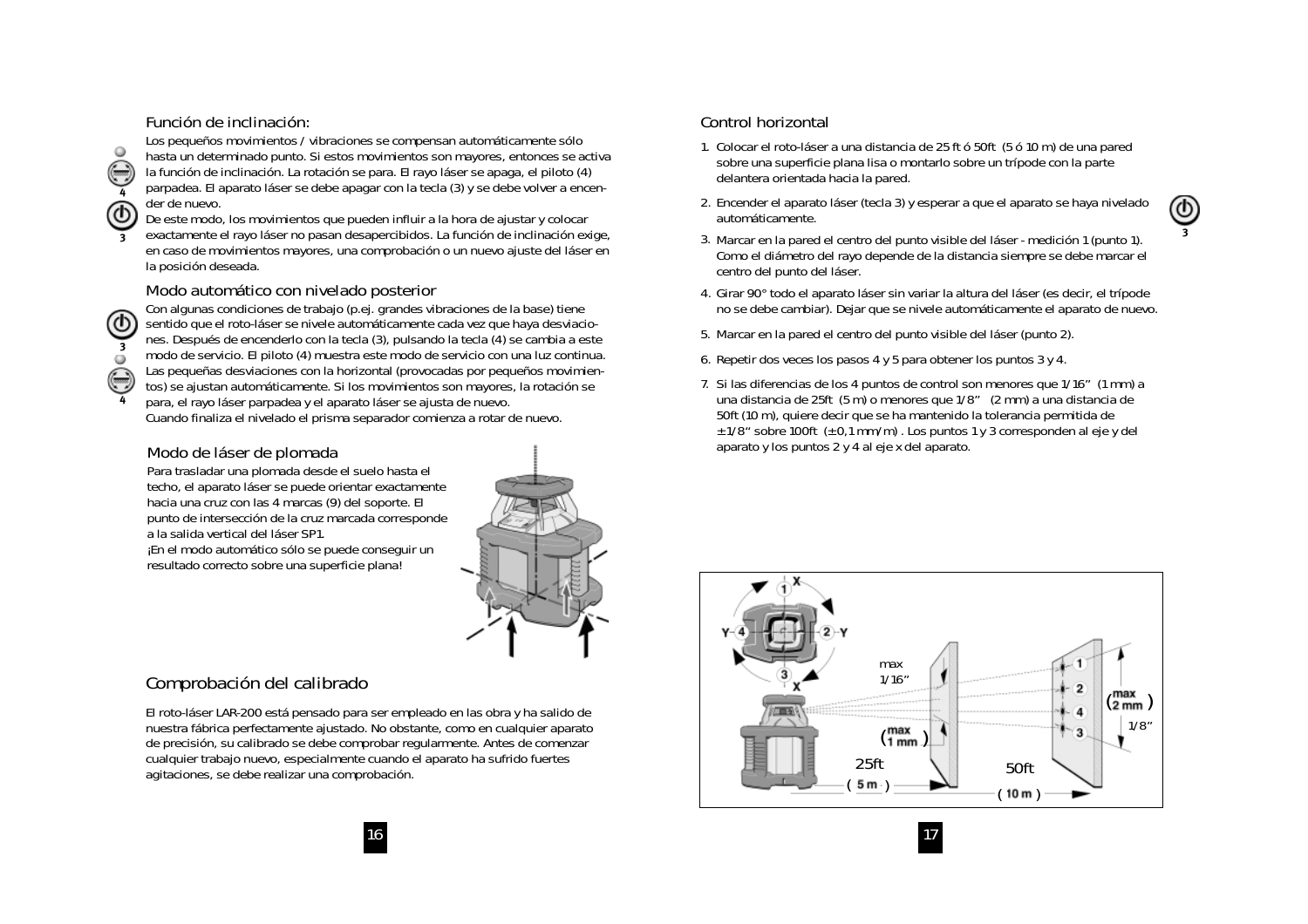#### **Cambio de pilas**

Desplazar hacia arriba la carcasa del láser ( -> Ajuste de la altura integrado). Soltar (abrir) el cierre de la tapa del compartimento de las pilas (7), retirar la tapa y sacar las pilas. Colocar las pilas nuevas en el compartimento según se indica. ¡Emplear únicamente pilas redondas de 1,5 V (tamaño D)!





## **Nota:**

Sacar las pilas cuando no se utilice por un largo período !

#### **Indicaciones de funcionamiento y avisos de error de los diodos luminosos**

| Diodo luminoso verde                                |
|-----------------------------------------------------|
| Diodo luminoso verde<br>+el láser <b>parpadea</b>   |
| Diodo luminoso verde parpadea<br>+el láser parpadea |

Diodo luminoso rojo

#### Diodo luminoso rojo +el láser parpadea

Diodo luminoso rojo parpadea +el láser parpadea

-> El láser está en funcionamiento

-> El láser se nivela automáticamente

#### -> El aparato está muy inclinado

+ está fuera del rango de autonivelación + el láser no se puede nivelar automáticamente

- -> El láser está en funcionamiento -> el voltaje de las pilas es muy bajo -> pronto será necesario cambiar las pilas
- -> El láser se nivela automáticamente -> el voltaje de las pilas es muy bajo -> pronto será necesario cambiar las pilas
- -> el voltaje de las pilas es muy bajo -> El aparato está muy inclinado + está fuera del rango de autonivelación + el láser no se puede nivelar automáticamente

#### **Cuidado y mantenimiento**

- Los cristales sucios en la salida del rayo láser reducen la calidad del rayo. La limpieza se debe realizar con un paño suave.
- Limpiar el aparato láser con un paño húmedo. No utilizar pulverizador ni sumergirlo en agua. No emplear disolventes o diluyentes.

El roto-láser LAR-200 se debe manejar con cuidado y atención como cualquier otro instrumento óptico de precisión.

#### **Datos técnicos**

| Modelo de láser:                                   | Láser rojo de diodos, longitud de onda 650 nm                                                                |
|----------------------------------------------------|--------------------------------------------------------------------------------------------------------------|
| Potencia:                                          | < 1 mW, categoría de láser 2<br>según EN 60825-1:03-10                                                       |
| Rango autonivelación:                              | aprox. $\pm$ 5 $^{\circ}$                                                                                    |
| Exactitud de nivelado:                             | $\pm$ 0.1 mm/m o $\pm$ 1/8" sobre 100ft                                                                      |
| Pilas:                                             | 2 pilas redondas alcalinas de 1,5 V, tamaño D, LR20                                                          |
| Duración:                                          | aprox. 120 horas                                                                                             |
|                                                    | Temperatura de funcionamiento: de -10 $^{\circ}$ C a +60 $^{\circ}$ C o 14 $^{\circ}$ F to +140 $^{\circ}$ F |
|                                                    | Temperatura de almacenamiento: de -20 $^{\circ}$ C a +70 $^{\circ}$ C o -4 $^{\circ}$ F to +158 $^{\circ}$ F |
| Se reserva el derecho a realizar cambios técnicos. |                                                                                                              |

#### **Condiciones de la garantía**

STABILA se responsabiliza de la garantía en el caso de que no se cumplan las funciones propias del aparato por fallos en el material o en la fabricación por un espacio de tiempo de 24 meses a partir de la fecha de compra. El servicio técnico de la empresa verificará las deficiencias del aparato y según el diagnóstico lo arreglará o lo sustituirá por otro. STABILA no se hace cargo de otras posibles reclamaciones. Las deficiencias producidas por un manejo indebido (p.ej. daños producidos por caídas, funcionamiento con el voltaje indebido, empleo de fuentes de energía inadecuadas) así como los cambios realizados en el aparato por el vendedor o terceros, anulan la garantía.

Asimismo, no se incluye en la garantía el desgaste natural y las pequeñas deficiencias que no influyen esencialmente en el funcionamiento del aparato. Por favor, en caso de reclamación, presente el certificado de garantía (ver última página) cumplimentado junto con el aparato a través de su proveedor.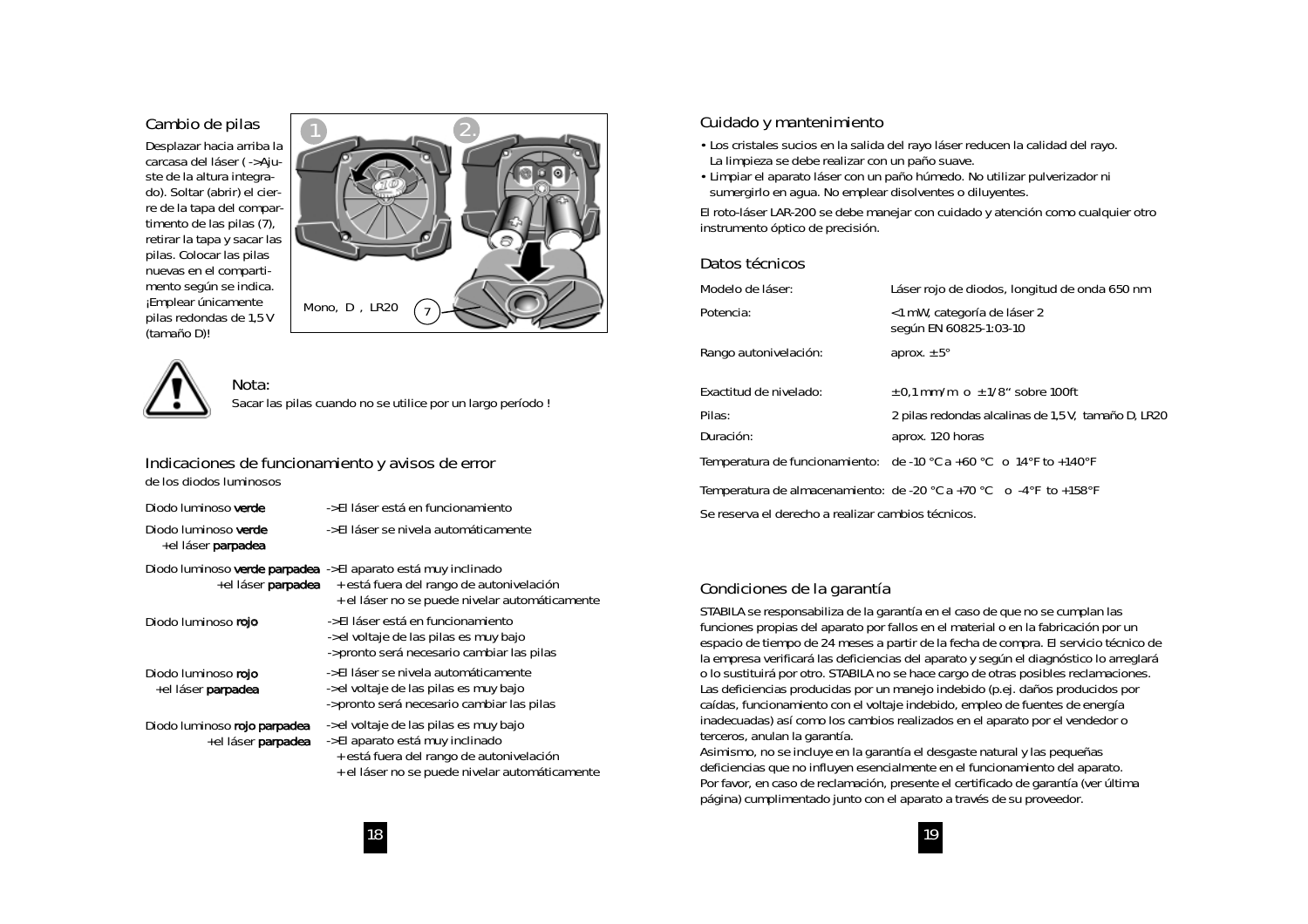|                                    | (USA) | Guarantee form for STABILA LAR 200                                                                |  |
|------------------------------------|-------|---------------------------------------------------------------------------------------------------|--|
|                                    |       | Bon de garantie pour STABILA LAR 200                                                              |  |
|                                    | 〔E〕   | Certificado de garantía para el LAR 200 de STABILA                                                |  |
| Customer:                          |       | Purchase date:                                                                                    |  |
| Client:<br>Cliente:                |       | Date d'achat:<br>Fecha de compra:                                                                 |  |
|                                    |       |                                                                                                   |  |
|                                    |       |                                                                                                   |  |
| Address:<br>Adresse:<br>Dirección: |       | Dealer (stamp, signature):<br>Concessionnaire(cachet, signature):<br>Comerciante (sello y firma): |  |
|                                    |       |                                                                                                   |  |